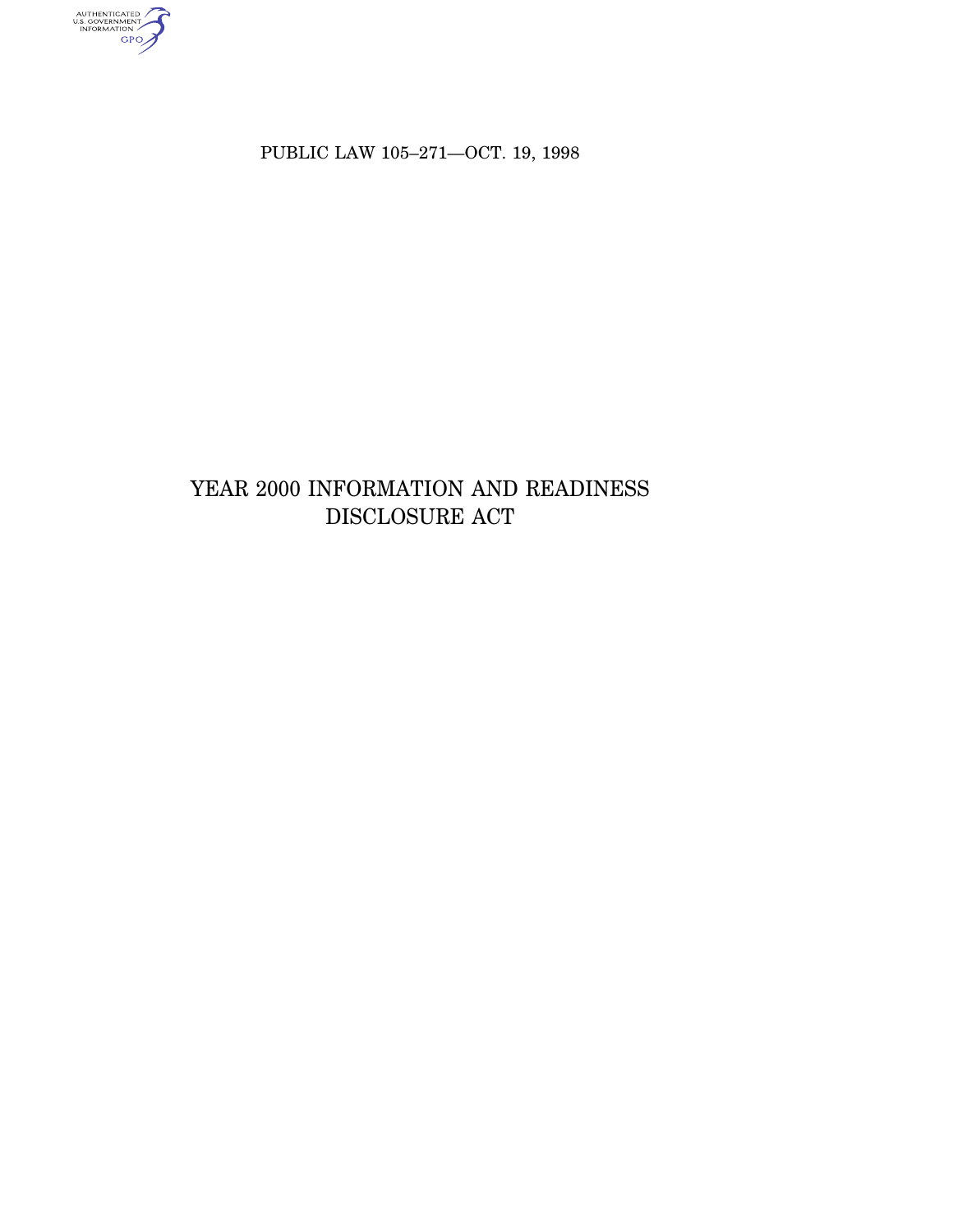## Public Law 105–271 105th Congress

### An Act

Oct. 19, 1998 [S. 2392]

To encourage the disclosure and exchange of information about computer processing problems, solutions, test practices and test results, and related matters in connection with the transition to the year 2000.

*Be it enacted by the Senate and House of Representatives of the United States of America in Congress assembled,*

Year 2000 Information and Readiness Disclosure Act. 15 USC 1 note.

#### **SECTION 1. SHORT TITLE.**

This Act may be cited as the ''Year 2000 Information and Readiness Disclosure Act''.

#### **SEC. 2. FINDINGS AND PURPOSES.**

(a) FINDINGS.—Congress finds the following:

(1)(A) At least thousands but possibly millions of information technology computer systems, software programs, and semiconductors are not capable of recognizing certain dates in 1999 and after December 31, 1999, and will read dates in the year 2000 and thereafter as if those dates represent the year 1900 or thereafter or will fail to process those dates.

 $(B)$  The problem described in subparagraph  $(A)$  and resulting failures could incapacitate systems that are essential to the functioning of markets, commerce, consumer products, utilities, government, and safety and defense systems, in the United States and throughout the world.

(C) Reprogramming or replacing affected systems before the problem incapacitates essential systems is a matter of national and global interest.

(2) The prompt, candid, and thorough disclosure and exchange of information related to year 2000 readiness of entities, products, and services—

(A) would greatly enhance the ability of public and private entities to improve their year 2000 readiness; and

(B) is therefore a matter of national importance and a vital factor in minimizing any potential year 2000 related

disruption to the Nation's economic well-being and security. (3) Concern about the potential for legal liability associated

with the disclosure and exchange of year 2000 readiness information is impeding the disclosure and exchange of such information.

(4) The capability to freely disseminate and exchange information relating to year 2000 readiness, solutions, test practices and test results, with the public and other entities without undue concern about litigation is critical to the ability of public and private entities to address year 2000 needs in a timely manner.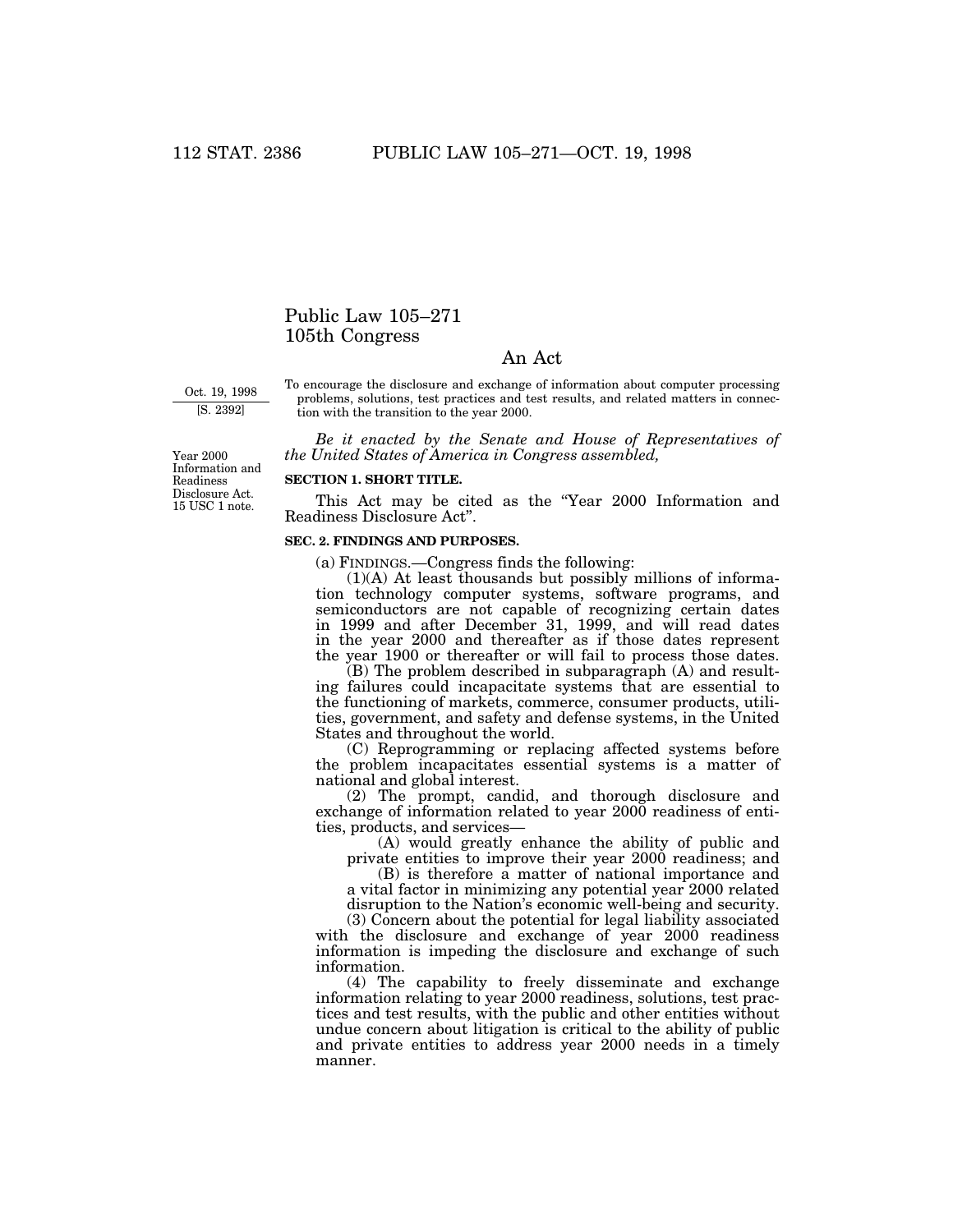(5) The national interest will be served by uniform legal standards in connection with the disclosure and exchange of year 2000 readiness information that will promote disclosures and exchanges of such information in a timely fashion.

(b) PURPOSES.—Based upon the powers contained in article I, section 8, clause 3 of the Constitution of the United States, the purposes of this Act are—

(1) to promote the free disclosure and exchange of information related to year 2000 readiness;

(2) to assist consumers, small businesses, and local governments in effectively and rapidly responding to year 2000 problems; and

(3) to lessen burdens on interstate commerce by establishing certain uniform legal principles in connection with the disclosure and exchange of information related to year 2000 readiness.

#### **SEC. 3. DEFINITIONS.**

In this Act:

or

(1) ANTITRUST LAWS.—The term ''antitrust laws''—

(A) has the meaning given to it in subsection (a) of the first section of the Clayton Act (15 U.S.C. 12(a)), except that such term includes section 5 of the Federal Trade Commission Act (15 U.S.C. 45) to the extent such section 5 applies to unfair methods of competition; and

(B) includes any State law similar to the laws referred to in subparagraph (A).

(2) CONSUMER.—The term "consumer" means an individual who acquires a consumer product for purposes other than resale.

(3) CONSUMER PRODUCT.—The term ''consumer product'' means any personal property or service which is normally used for personal, family, or household purposes.

(4) COVERED ACTION.—The term ''covered action'' means a civil action of any kind, whether arising under Federal or State law, except for an action brought by a Federal, State, or other public entity, agency, or authority acting in a regulatory, supervisory, or enforcement capacity.

(5) MAKER.—The term ''maker'' means each person or entity, including the United States or a State or political subdivision thereof, that—

(A) issues or publishes any year 2000 statement;

(B) develops or prepares any year 2000 statement;

(C) assists in, contributes to, or reviews, reports or comments on during, or approves, or otherwise takes part in the preparing, developing, issuing, approving, or publishing of any year 2000 statement.

(6) REPUBLICATION.—The term ''republication'' means any repetition, in whole or in part, of a year 2000 statement originally made by another.

(7) YEAR 2000 INTERNET WEBSITE.—The term ''year 2000 Internet website'' means an Internet website or other similar electronically accessible service, clearly designated on the website or service by the person or entity creating or controlling the content of the website or service as an area where year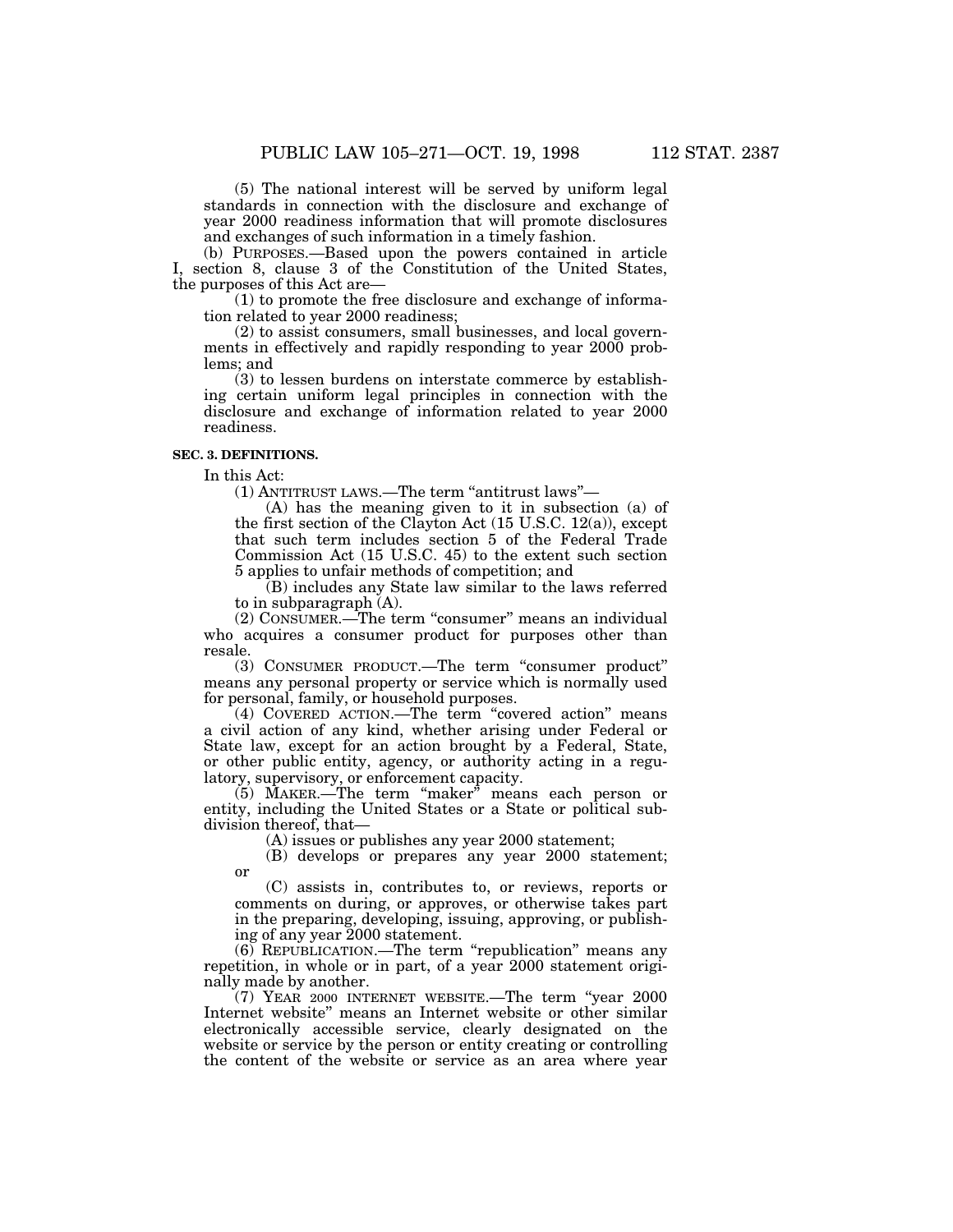2000 statements concerning that person or entity are posted or otherwise made accessible to the general public.

(8) YEAR 2000 PROCESSING.—The term ''year 2000 processing'' means the processing (including calculating, comparing, sequencing, displaying, or storing), transmitting, or receiving of date data from, into, and between the 20th and 21st centuries, and during the years 1999 and 2000, and leap year calculations.

(9) YEAR 2000 READINESS DISCLOSURE.—The term ''year 2000 readiness disclosure'' means any written year 2000 statement—

(A) clearly identified on its face as a year 2000 readiness disclosure;

(B) inscribed on a tangible medium or stored in an electronic or other medium and retrievable in perceivable form; and

(C) issued or published by or with the approval of a person or entity with respect to year 2000 processing of that person or entity or of products or services offered by that person or entity.

(10) YEAR 2000 REMEDIATION PRODUCT OR SERVICE.—The term "year 2000 remediation product or service" means a software program or service licensed, sold, or rendered by a person or entity and specifically designed to detect or correct year 2000 processing problems with respect to systems, products, or services manufactured or rendered by another person or entity.

 $(11)$  YEAR 2000 STATEMENT.

(A) IN GENERAL.—The term ''year 2000 statement'' means any communication or other conveyance of information by a party to another or to the public, in any form or medium—

(i) concerning an assessment, projection, or estimate concerning year 2000 processing capabilities of an entity, product, service, or set of products and services;

(ii) concerning plans, objectives, or timetables for implementing or verifying the year 2000 processing capabilities of an entity, product, service, or set of products and services;

(iii) concerning test plans, test dates, test results, or operational problems or solutions related to year 2000 processing by—

(I) products; or

(II) services that incorporate or utilize products; or

(iv) reviewing, commenting on, or otherwise directly or indirectly relating to year 2000 processing capabilities.

(B) NOT INCLUDED.—For the purposes of any action brought under the securities laws, as that term is defined in section  $3(a)(47)$  of the Securities Exchange Act of 1934  $(15 \text{ U.S.C. } 78c(a)(47))$ , the term "year 2000 statement" does not include statements contained in any documents or materials filed with the Securities and Exchange Commission, or with Federal banking regulators, pursuant to section 12(i) of the Securities Exchange Act of 1934 (15 U.S.C.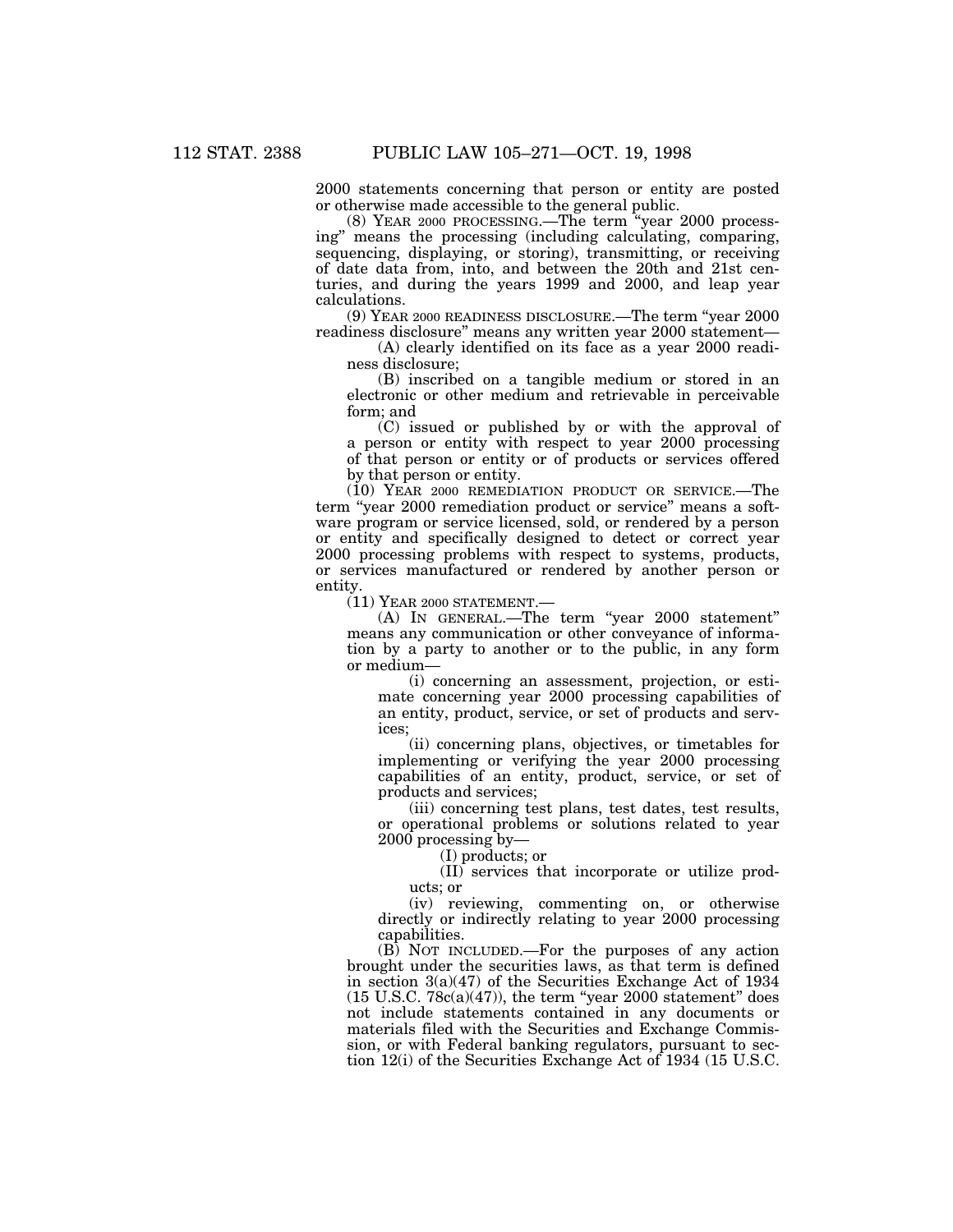781(i)), or disclosures or writing that when made accompanied the solicitation of an offer or sale of securities.

#### **SEC. 4. PROTECTION FOR YEAR 2000 STATEMENTS.**

(a) EVIDENCE EXCLUSION.—No year 2000 readiness disclosure, in whole or in part, shall be admissible against the maker of that disclosure to prove the accuracy or truth of any year 2000 statement set forth in that disclosure, in any covered action brought by another party except that—

(1) a year 2000 readiness disclosure may be admissible to serve as the basis for a claim for anticipatory breach, or repudiation of a contract, or a similar claim against the maker, to the extent provided by applicable law; and

(2) the court in any covered action shall have discretion to limit application of this subsection in any case in which the court determines that the maker's use of the year 2000 readiness disclosure amounts to bad faith or fraud, or is otherwise beyond what is reasonable to achieve the purposes of this Act.

(b) FALSE, MISLEADING AND INACCURATE YEAR 2000 STATE-MENTS.—Except as provided in subsection (c), in any covered action, to the extent that such action is based on an allegedly false, inaccurate, or misleading year 2000 statement, the maker of that year 2000 statement shall not be liable under Federal or State law with respect to that year 2000 statement unless the claimant establishes, in addition to all other requisite elements of the applicable action, by clear and convincing evidence, that—

(1) the year 2000 statement was material; and

(2)(A) to the extent the year 2000 statement was not a republication, that the maker made the year 2000 statement—

(i) with actual knowledge that the year 2000 statement was false, inaccurate, or misleading;

(ii) with intent to deceive or mislead; or

(iii) with a reckless disregard as to the accuracy of the year 2000 statement; or

(B) to the extent the year 2000 statement was a republication, that the maker of the republication made the year 2000 statement—

(i) with actual knowledge that the year 2000 statement was false, inaccurate, or misleading;

(ii) with intent to deceive or mislead; or

(iii) without notice in that year 2000 statement that— (I) the maker has not verified the contents of the

republication; or

(II) the maker is not the source of the republication and the republication is based on information supplied by another person or entity identified in that year 2000 statement or republication.

(c) DEFAMATION OR SIMILAR CLAIMS.—In a covered action arising under any Federal or State law of defamation, trade disparagement, or a similar claim, to the extent such action is based on an allegedly false, inaccurate, or misleading year 2000 statement, the maker of that year 2000 statement shall not be liable with respect to that year 2000 statement, unless the claimant establishes by clear and convincing evidence, in addition to all other requisite elements of the applicable action, that the year 2000 statement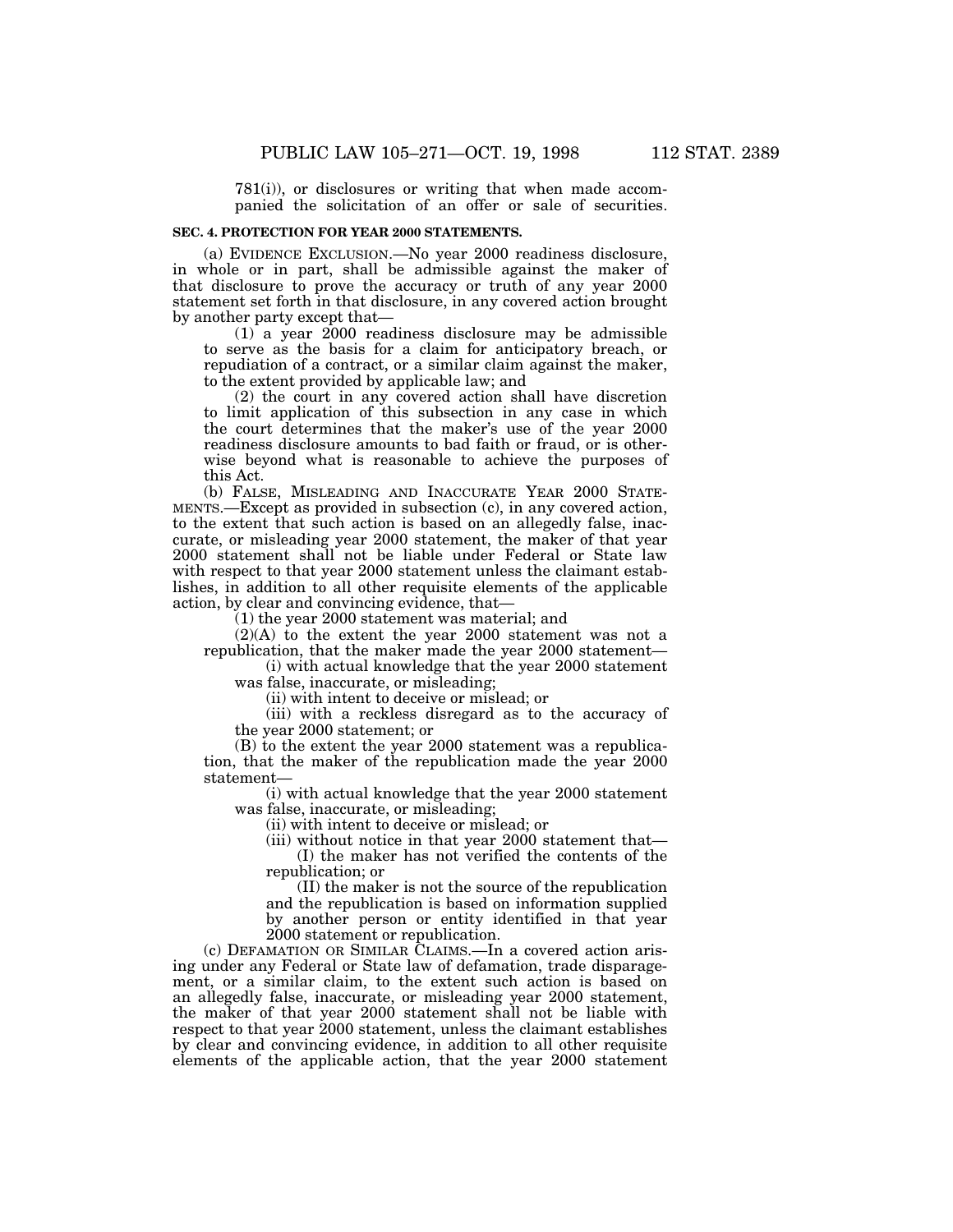was made with knowledge that the year 2000 statement was false or made with reckless disregard as to its truth or falsity.<br>(d) YEAR 2000 INTERNET WEBSITE.—

(1) IN GENERAL.—Except as provided in paragraph  $(2)$ , in any covered action other than a covered action involving personal injury or serious physical damage to property, in which the adequacy of notice about year 2000 processing is at issue, the posting, in a commercially reasonable manner and for a commercially reasonable duration, of a notice by the entity charged with giving such notice on the year 2000 Internet website of that entity shall be deemed an adequate mechanism for providing that notice.

(2) EXCEPTION.—Paragraph (1) shall not apply if the court finds that the use of the mechanism of notice—

(A) is contrary to express prior representations regarding the mechanism of notice made by the party giving notice;

(B) is materially inconsistent with the regular course of dealing between the parties; or

(C) occurs where there have been no prior representations regarding the mechanism of notice, no regular course of dealing exists between the parties, and actual notice is clearly the most commercially reasonable means of providing notice.

(3) CONSTRUCTION.—Nothing in this subsection shall—

(A) alter or amend any Federal or State statute or regulation requiring that notice about year 2000 processing be provided using a different mechanism;

(B) create a duty to provide notice about year 2000 processing;

(C) preclude or suggest the use of any other medium for notice about year 2000 processing or require the use of an Internet website; or

(D) mandate the content or timing of any notices about year 2000 processing.

(e) LIMITATION ON EFFECT OF YEAR 2000 STATEMENTS.—

(1) IN GENERAL.—In any covered action, a year 2000 statement shall not be interpreted or construed as an amendment to or alteration of a contract or warranty, whether entered into by or approved for a public or private entity.

(2) NOT APPLICABLE.—

(A) IN GENERAL.—This subsection shall not apply—

(i) to the extent the party whose year 2000 statement is alleged to have amended or altered a contract or warranty has otherwise agreed in writing to so alter or amend the contract or warranty;

(ii) to a year 2000 statement made in conjunction with the formation of the contract or warranty; or

(iii) if the contract or warranty specifically provides for its amendment or alteration through the making of a year 2000 statement.

(B) RULE OF CONSTRUCTION.—Nothing in this subsection shall affect applicable Federal or State law in effect as of the date of enactment of this Act with respect to determining the extent to which a year 2000 statement affects a contract or warranty.

(f) SPECIAL DATA GATHERING.—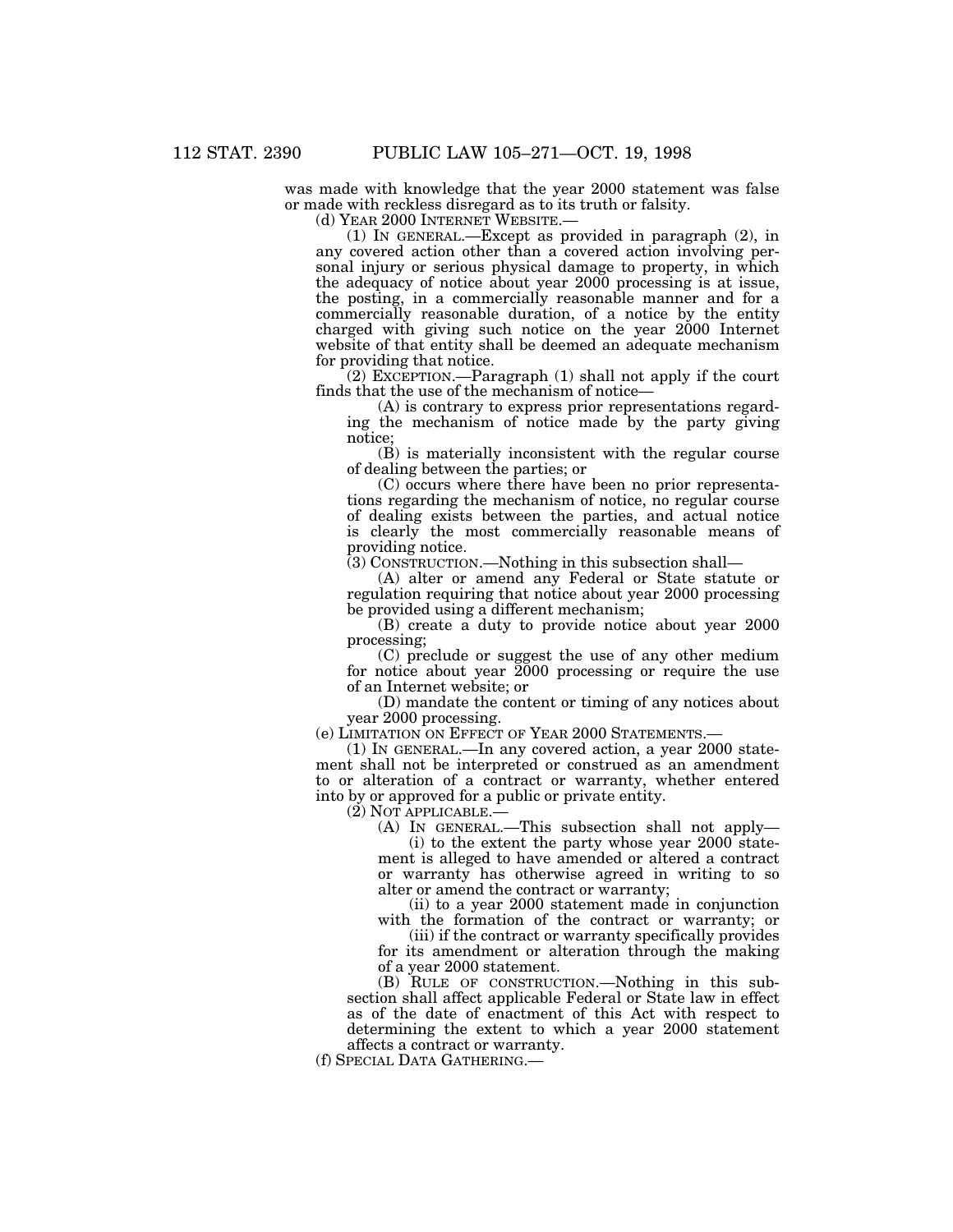(1) IN GENERAL.—A Federal entity, agency, or authority may expressly designate a request for the voluntary provision of information relating to year 2000 processing, including year 2000 statements, as a special year 2000 data gathering request made pursuant to this subsection.

(2) SPECIFICS.—A special year 2000 data gathering request made under this subsection shall specify a Federal entity, agency, or authority, or, with its consent, another public or private entity, agency, or authority, to gather responses to the request.

(3) PROTECTIONS.—Except with the express consent or permission of the provider of information described in paragraph (1), any year 2000 statements or other such information provided by a party in response to a special year 2000 data gathering request made under this subsection—

(A) shall be exempt from disclosure under subsection (b)(4) of section 552 of title 5, United States Code, commonly known as the "Freedom of Information Act";

(B) shall not be disclosed to any third party; and

(C) may not be used by any Federal entity, agency, or authority or by any third party, directly or indirectly, in any civil action arising under any Federal or State law.

(4) EXCEPTIONS.—

(A) INFORMATION OBTAINED ELSEWHERE.—Nothing in this subsection shall preclude a Federal entity, agency, or authority, or any third party, from separately obtaining the information submitted in response to a request under this subsection through the use of independent legal authorities, and using such separately obtained information in any action.

(B) VOLUNTARY DISCLOSURE.—A restriction on use or disclosure of information under this subsection shall not apply to any information disclosed to the public with the express consent of the party responding to a special year 2000 data gathering request or disclosed by such party separately from a response to a special year 2000 data gathering request.

#### **SEC. 5. TEMPORARY ANTITRUST EXEMPTION.**

(a) EXEMPTION.—Except as provided in subsection (b), the antitrust laws shall not apply to conduct engaged in, including making and implementing an agreement, solely for the purpose of and limited to—

(1) facilitating responses intended to correct or avoid a failure of year 2000 processing in a computer system, in a component of a computer system, in a computer program or software, or services utilizing any such system, component, program, or hardware; or

(2) communicating or disclosing information to help correct or avoid the effects of year 2000 processing failure

(b) APPLICABILITY.—Subsection (a) shall apply only to conduct that occurs, or an agreement that is made and implemented, after the date of enactment of this Act and before July 14, 2001.

(c) EXCEPTION TO EXEMPTION.—Subsection (a) shall not apply with respect to conduct that involves or results in an agreement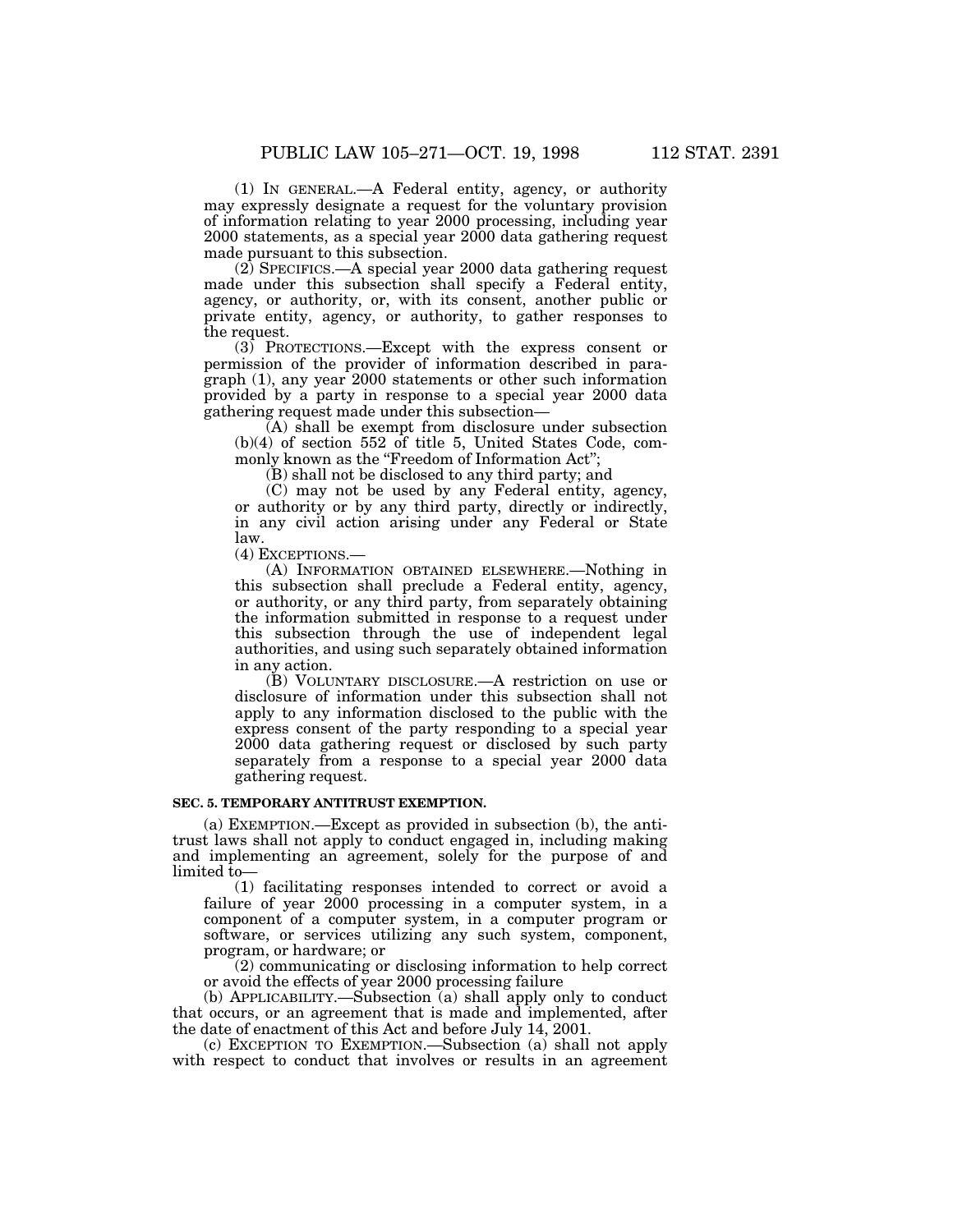to boycott any person, to allocate a market, or to fix prices or output.

(d) RULE OF CONSTRUCTION.—The exemption granted by this section shall be construed narrowly.

#### **SEC. 6. EXCLUSIONS.**

(a) EFFECT ON INFORMATION DISCLOSURE.—This Act does not affect, abrogate, amend, or alter the authority of a Federal or State entity, agency, or authority to enforce a requirement to provide or disclose, or not to provide or disclose, information under a Federal or State statute or regulation or to enforce such statute or regulation.

(b) CONTRACTS AND OTHER CLAIMS.—

(1) IN GENERAL.—Except as may be otherwise provided in subsections (a) and (e) of section 4, this Act does not affect, abrogate, amend, or alter any right established by contract or tariff between any person or entity, whether entered into by a public or private person or entity, under any Federal or State law.

(2) OTHER CLAIMS.—

(A) IN GENERAL.—In any covered action brought by a consumer, this Act does not apply to a year 2000 statement expressly made in a solicitation, including an advertisement or offer to sell, to that consumer by a seller, manufacturer, or provider of a consumer product.

(B) SPECIFIC NOTICE REQUIRED.—In any covered action, this Act shall not apply to a year 2000 statement, concerning a year 2000 remediation product or service, expressly made in an offer to sell or in a solicitation (including an advertisement) by a seller, manufacturer, or provider, of that product or service unless, during the course of the offer or solicitation, the party making the offer or solicitation provides the following notice in accordance with section  $4(d)$ :

''Statements made to you in the course of this sale are subject to the Year 2000 Information and Readiness Disclosure Act (Cass U.S.C. Casselling). In the case of a dispute, this Act may reduce your legal rights regarding the use of any such statements, unless otherwise specified by your contract or tariff.''.

(3) RULE OF CONSTRUCTION.—Nothing in this Act shall be construed to preclude any claims that are not based exclusively on year 2000 statements.

(c) DUTY OR STANDARD OF CARE.—

(1) IN GENERAL.—This Act shall not impose upon the maker of any year 2000 statement any more stringent obligation, duty, or standard of care than is otherwise applicable under any other Federal law or State law.

(2) ADDITIONAL DISCLOSURE.—This Act does not preclude any party from making or providing any additional disclosure, disclaimer, or similar provisions in connection with any year 2000 readiness disclosure or year 2000 statement.

(3) DUTY OF CARE.—This Act shall not be deemed to alter any standard or duty of care owed by a fiduciary, as defined or determined by applicable Federal or State law.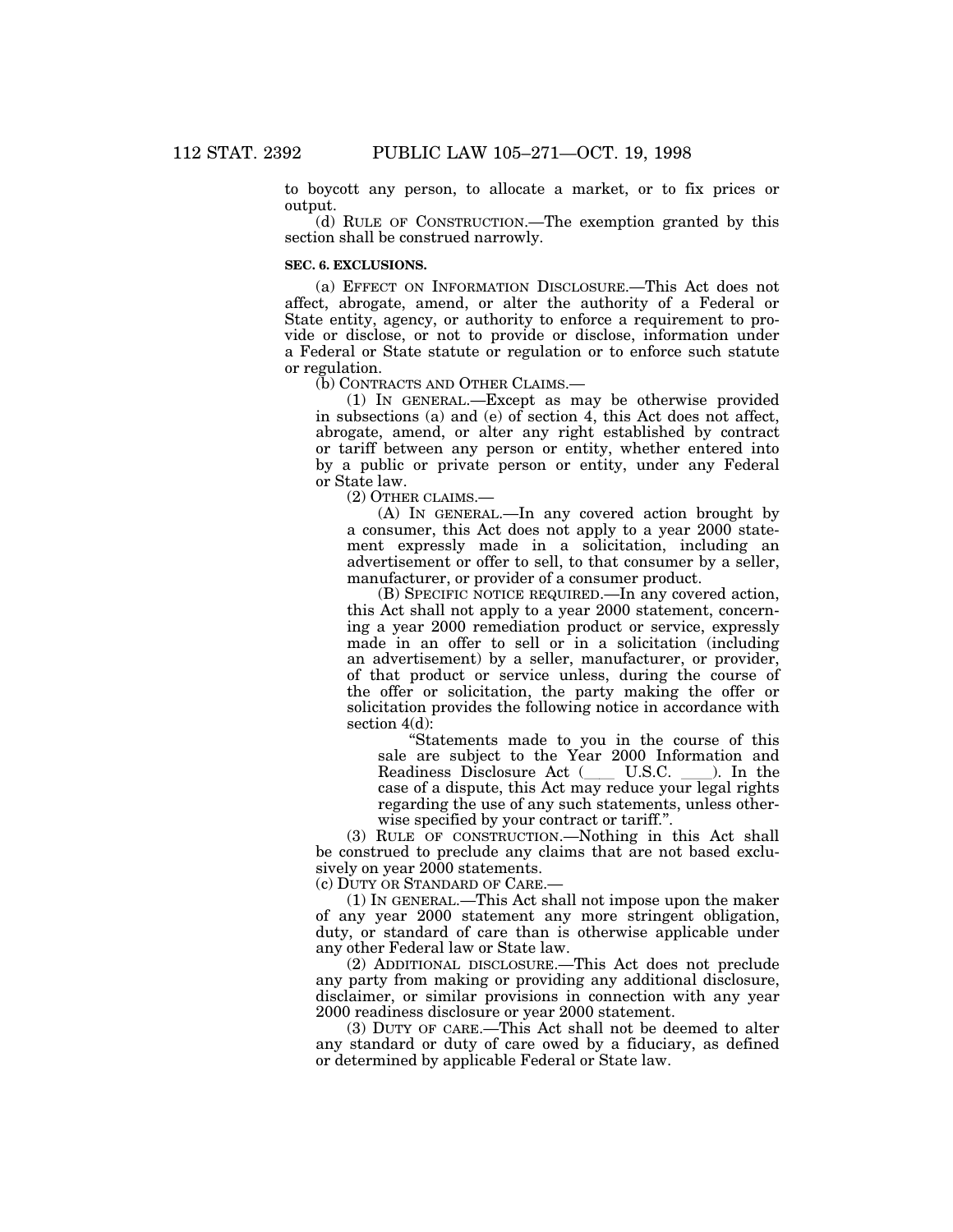(d) INTELLECTUAL PROPERTY RIGHTS.—This Act does not affect, abrogate, amend, or alter any right in a patent, copyright, semiconductor mask work, trade secret, trade name, trademark, or service mark, under any Federal or State law.

(e) INJUNCTIVE RELIEF.—Nothing in this Act shall be deemed to preclude a claimant from seeking injunctive relief with respect to a year 2000 statement.

#### **SEC. 7. APPLICABILITY.**

(a) EFFECTIVE DATE.—

(1) IN GENERAL.—Except as otherwise provided in this section, this Act shall become effective on the date of enactment of this Act.

(2) APPLICATION TO LAWSUITS PENDING.—This Act shall not affect or apply to any lawsuit pending on July 14, 1998.

(3) APPLICATION TO STATEMENTS AND DISCLOSURES.—Except as provided in subsection (b)—

(A) this Act shall apply to any year 2000 statement made beginning on July 14, 1998 and ending on July 14, 2001; and

(B) this Act shall apply to any year 2000 readiness disclosure made beginning on the date of enactment of this Act and ending on July 14, 2001.

(b) PREVIOUSLY MADE READINESS DISCLOSURE.

(1) IN GENERAL.—For the purposes of section 4(a), a person or entity that issued or published a year 2000 statement after January 1, 1996, and before the date of enactment of this Act, may designate that year 2000 statement as a year 2000 readiness disclosure if—

(A) the year 2000 statement complied with the requirements of section 3(9) when made, other than being clearly designated on its face as a disclosure; and

(B) within 45 days after the date of enactment of Deadline.

this Act, the person or entity seeking the designation— (i) provides individual notice that meets the requirements of paragraph (2) to all recipients of the applicable year 2000 statement; or

(ii) prominently posts notice that meets the requirements of paragraph (2) on its year 2000 Internet website, commencing prior to the end of the 45-day period under this subparagraph and extending for a minimum of 45 consecutive days and also uses the same method of notification used to originally provide the applicable year 2000 statement.

(2) REQUIREMENTS.—A notice under paragraph (1)(B) shall—

(A) state that the year 2000 statement that is the subject of the notice is being designated a year 2000 readiness disclosure; and

(B) include a copy of the year 2000 statement with a legend labeling the statement as a ''Year 2000 Readiness Disclosure''.

(c) EXCEPTION.—No designation of a year 2000 statement as a year 2000 readiness disclosure under subsection (b) shall apply with respect to any person or entity that—

(1) proves, by clear and convincing evidence, that it relied on the year 2000 statement prior to the receipt of notice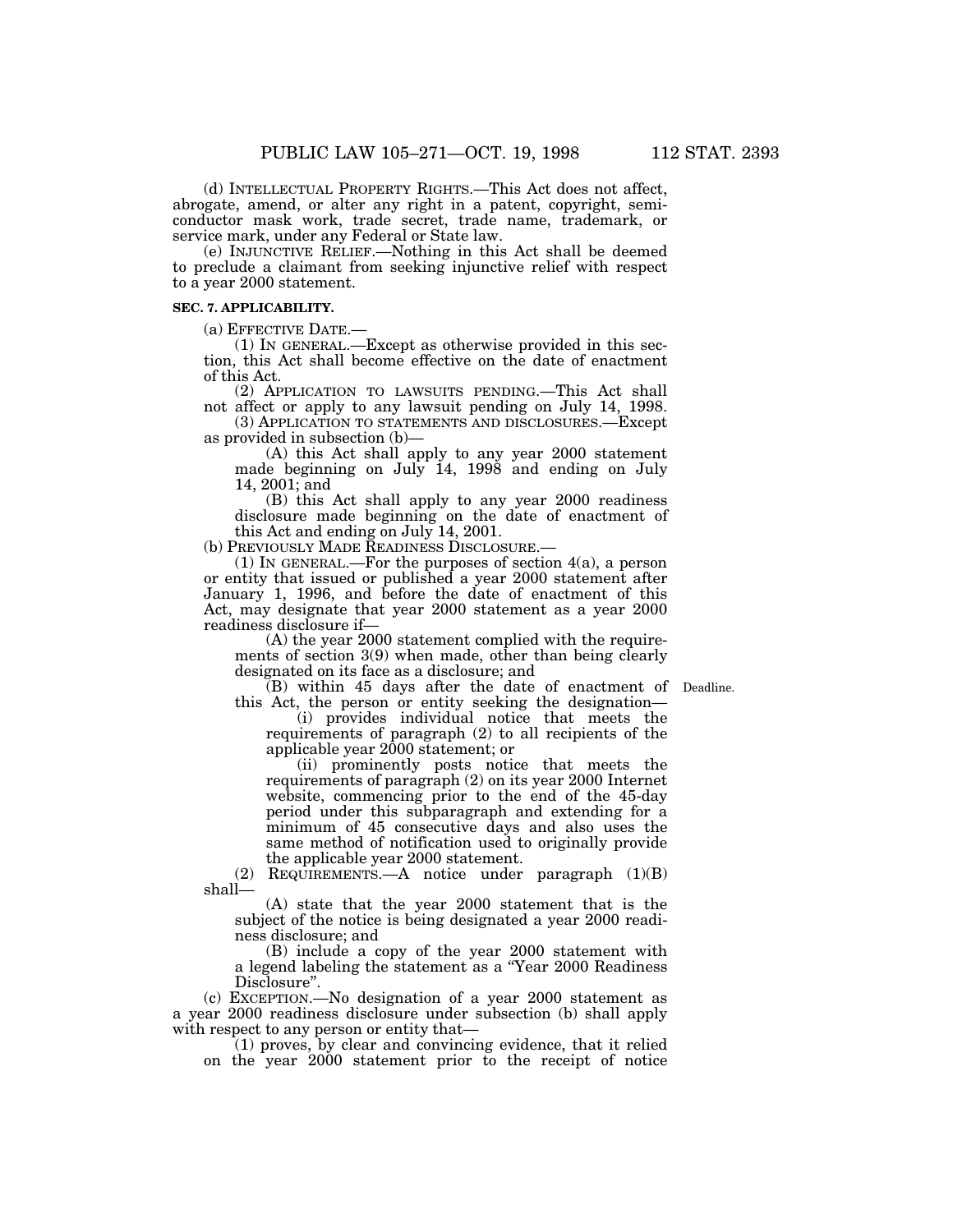described in subsection (b)(1)(B) and it would be prejudiced by the retroactive designation of the year 2000 statement as a year 2000 readiness disclosure; and

(2) provides to the person or entity seeking the designation a written notice objecting to the designation within 45 days after receipt of individual notice under subsection  $(b)(1)(B)(i)$ , or within 180 days after the date of enactment of this Act, in the case of notice provided under subsection  $(b)(1)(B)(ii)$ .

#### **SEC. 8. YEAR 2000 COUNCIL WORKING GROUPS.**

(a) IN GENERAL.—

(1) WORKING GROUPS.—The President's Year 2000 Council (referred to in this section as the ''Council'') may establish and terminate working groups composed of Federal employees who will engage outside organizations in discussions to address the year  $2000$  problems identified in section  $2(a)(1)$  to share information related to year 2000 readiness, and otherwise to serve the purposes of this Act.

(2) LIST OF GROUPS.—The Council shall maintain and make available to the public a printed and electronic list of the working groups, the members of each working group, and a point of contact, together with an address, telephone number, and electronic mail address for the point of contact, for each working group created under this section.

(3) BALANCE.—The Council shall seek to achieve a balance of participation and representation among the working groups.

(4) ATTENDANCE.—The Council shall maintain and make available to the public a printed and electronic list of working group members who attend each meeting of a working group as well as any other individuals or organizations participating in each meeting.

(5) MEETINGS.—Each meeting of a working group shall be announced in advance in accordance with procedures established by the Council. The Council shall encourage working groups to hold meetings open to the public to the extent feasible and consistent with the activities of the Council and the purposes of this Act.

(b) FACA.—The Federal Advisory Committee Act (5 U.S.C. App.) shall not apply to the working groups established under this section.

(c) PRIVATE RIGHT OF ACTION.—This section creates no private right of action to sue for enforcement of the provisions of this section.

(d) EXPIRATION.—The authority conferred by this section shall expire on December 31, 2000.

#### **SEC. 9. NATIONAL INFORMATION CLEARINGHOUSE AND WEBSITE.**

(a) NATIONAL WEBSITE.—

(1) IN GENERAL.—The Administrator of General Services shall create and maintain until July 14, 2002, a national year 2000 website, and promote its availability, designed to assist consumers, small business, and local governments in obtaining information from other governmental websites, hotlines, or information clearinghouses about year 2000 processing of computers, systems, products, and services, including websites maintained by independent agencies and other departments.

Records. Public information.

Records. Public information.